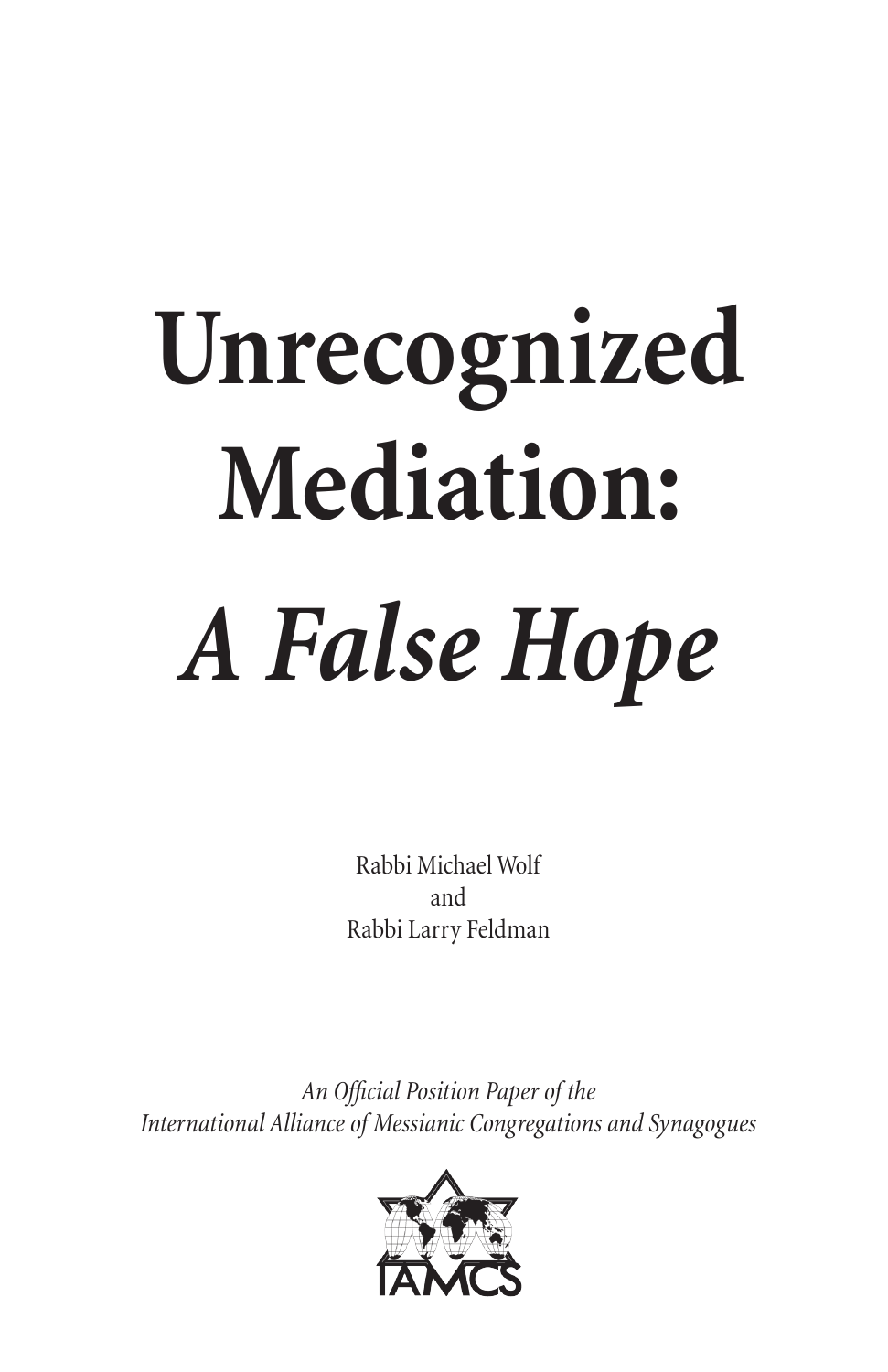©2009 International Alliance of Messianic Congregations and Synagogues

*Unless otherwise indicated, all scripture is quoted from the New King James Translation (Thomas Nelson, inc.), 1982*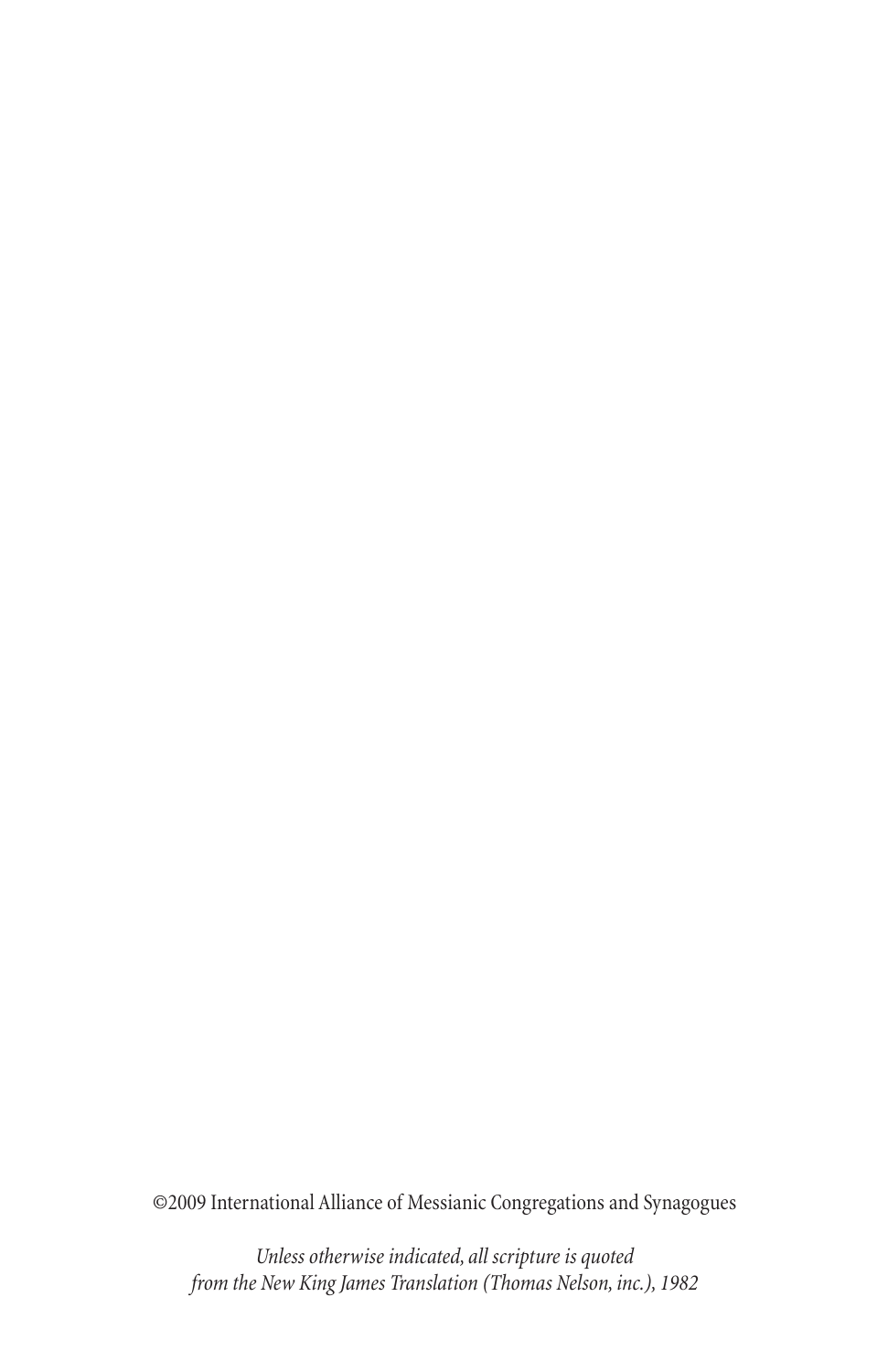# **Unrecognized Mediation:** *A False Hope*

ately certain Messianic Jewish leaders have proposed theological<br>answers to questions about the spiritual condition of traditional<br>(non-Messianic) Jews. These answers have been extremely con-<br>troversial within the Messiani ately certain Messianic Jewish leaders have proposed theological answers to questions about the spiritual condition of traditional (non-Messianic) Jews. These answers have been extremely controversial within the Messianic Movement and beyond. Chief among these is a concept called **Unrecognized Mediation**. Is if so what are they?

Unrecognized Mediation is a theological concept stating that some unspecified number of traditional Jewish people are saved by Yeshua and walking in that salvation without knowing it or having a conscious personal relationship with the Messiah. They have never consciously received Him by faith.

Though we do not believe this concept is consistent with scriptural teaching, there are a few reasons why in our view some people choose to believe this teaching. We will mention perhaps the key one here.

We in the Messianic Jewish movement believe in God's ongoing work in His people Israel. We recognize, along with Paul, that "God has not cast away His people whom He foreknew" (Romans 11:2). This certainly means that He is still dealing with Jewish hearts, preparing them to hear and respond to the Good News.

However, when we look at the distorted message the Jewish community has historically received from a Church that has taught it has replaced Israel, we might ask how such a community could be expected to respond to the Gospel message that is often preached from this anti-Jewish perspective. It is also important to note that the message has historically included an unscriptural obligation to abandon all things Jewish.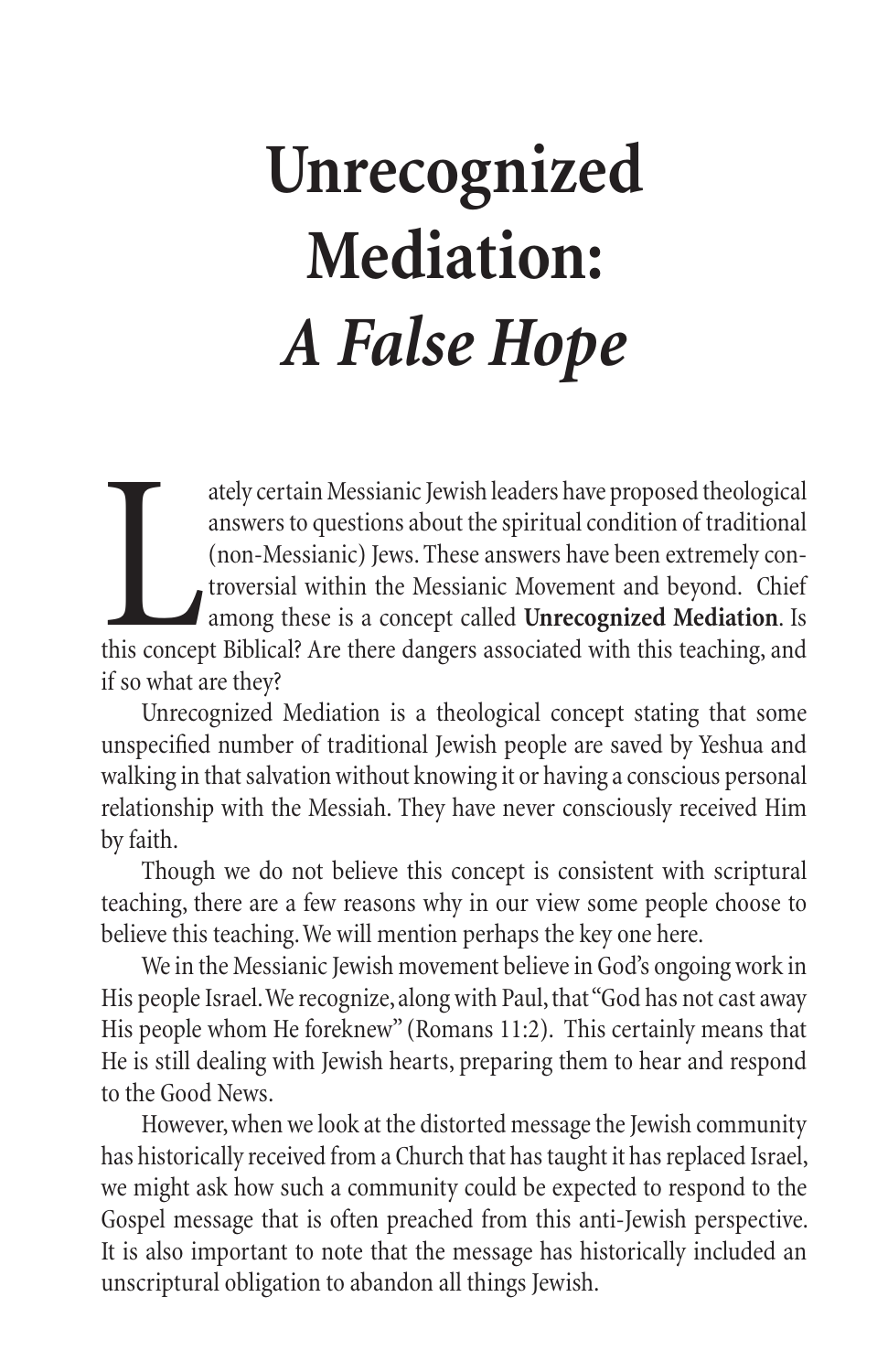# **The Case for Unrecognized Mediation**

Mark Kinzer uses Paul's teaching in verses like Romans 11:25 about the partial hardness or blindness of Israel (as well as other verses) to make the case that "Israel's no to Yeshua can properly be viewed as a form of participation in Yeshua".<sup>1</sup> In simplified terms, when commanded to reject the commandments and their Jewish identity by those who tried to convert them, the Jewish people chose instead to obey God as they understood Him. Therefore, in Mark's view, they were embracing an unrecognized Yeshua, the Messiah of Israel. Mark recognizes that Paul never clearly states this in the Biblical text. Instead, he sees in these verses "Paul's *hints* [emphasis ours] on the mysterious Christological significance of Israel's no to Yeshua in the light of the church's history of supersessionism, anti-Judaism, and violent persecution".<sup>2</sup> He builds his case throughout the book Post Mission*ary Messianic Judaism*. Though all of the elements of his case are not listed here, the points above are sufficient to help explain the concept of Unrecognized Mediation (also called Implicit Faith). But is Mark actually saying that individual Jewish people who have not consciously embraced Yeshua are presently saved by Him implicitly? Or is he just presenting a picture of God's ongoing hand on the Jewish community? Though he does not state this outright in this book, his comments in other writings seem to point in the former direction.

In an editorial letter published in the Jews For Jesus Fall 2003 Havurah newsletter Kinzer states, "I do believe that the Abrahamic covenant offers Jewish people access to God in and through Yeshua. That does not mean that all Jews, by virtue of being Jews, have a right relationship with God. It does mean that God's favor still rests upon Israel, and *He makes a way for humble and faithful members of His people to enter His presence through the unrecognized mediation of Israel's Messiah*" (emphasis ours).3

### **Unrecognized Mediation Contradicts the Scriptural Need for New Birth**

It may be tempting to embrace a teaching like this in order to answer difficult questions about those who have gone on (or are alive today) who may have never heard a clear gospel message or have had a negative experience with Christians. However, when we are dealing with an eternal God, finding an answer that contradicts His Word is unacceptable and causes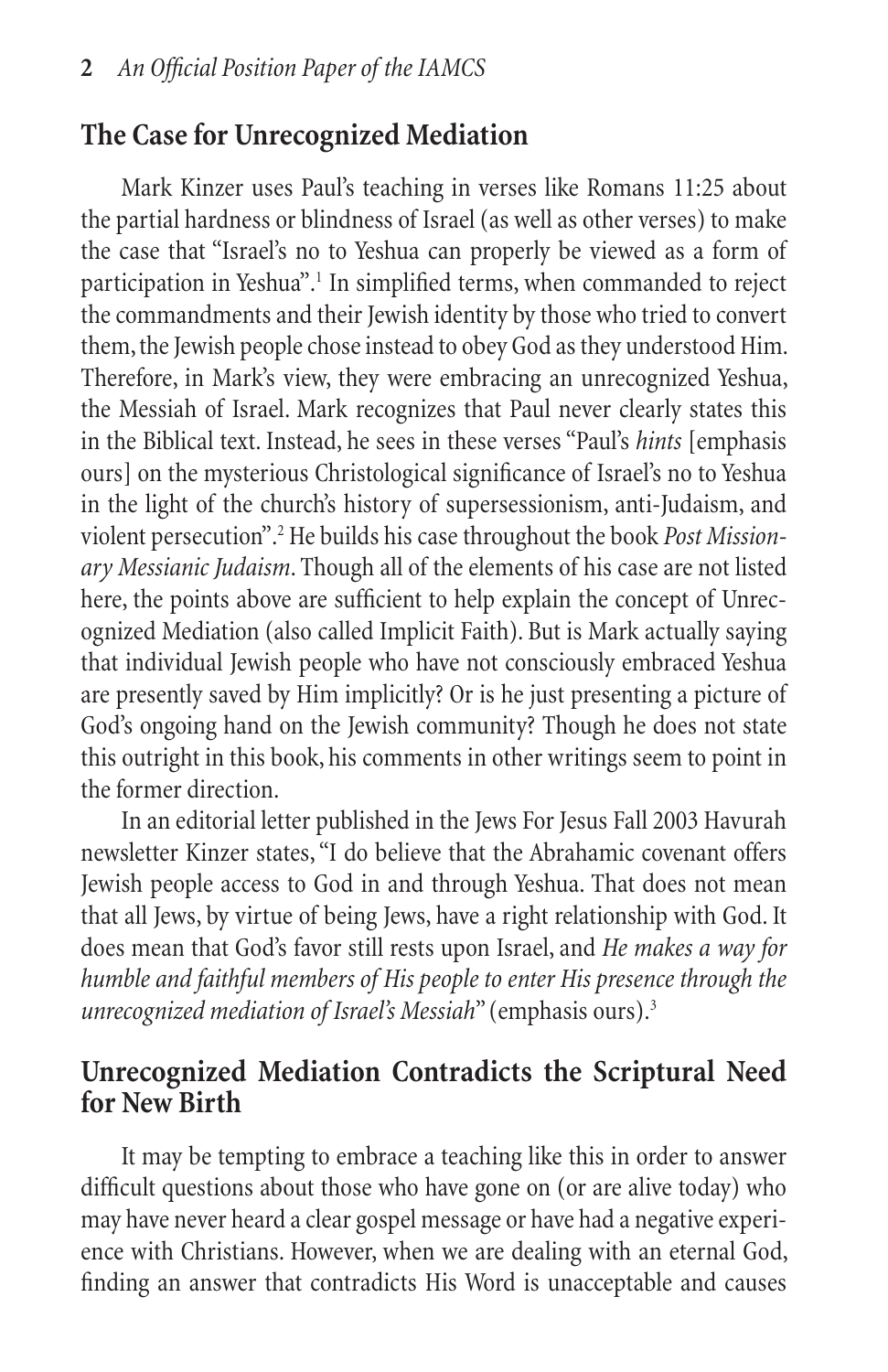more problems than it supposedly solves. Does Kinzer's answer contradict God's Word to us? We believe it does.

One teaching that Unrecognized Mediation contradicts is the concept of the New Birth. Scripture teaches that a conscious encounter with and receiving of Messiah is necessary for salvation. Yeshua states, "Most assuredly I say to you, unless one is born again, he cannot see the kingdom of God."4 We have known of cases where Jewish people have had this encounter in the last days, minutes, or even seconds of life. Sometimes someone is sharing with them and they receive. Other times there is a supernatural revelation which occurs while they are alone. Often God brings to memory something that was shared with the individual months or even years before. This underscores the importance of sharing our faith. The well known Biblical account of the thief who was executed next to Yeshua comes to mind. He had probably heard Yeshua's words and seen his acts. Now in the last minutes of life he responds.<sup>5</sup> The Scripture also seems to indicate that if a person is walking in the light they have, God will then reveal more light for them to respond to. Psalm 50:23 states, "Whoever offers praise glorifies Me; And to him who orders *his* conduct *aright* I will show the salvation of God." In Mark 12:34, Yeshua tells a young man who agrees with Him about the two greatest commandments, "You are not far from the kingdom of God."

However, in every one of these examples there is or there is yet to be a conscious response to Yeshua as Messiah. Because God can reveal Himself to someone even as they leave this world, we cannot judge for sure whether someone who has died is in Heaven or not. But we do know that a person who does not believe in Yeshua or who denies Him at the present time has not experienced this rebirth and is not presently saved.

And so, the presence of *conscious faith* is crucial. Paul deals with this extensively in Romans and bases his whole argument for "salvation by faith" on Avram's conscious faith response to God in Genesis 15:6—"And he believed in the LORD, and He accounted it to him for righteousness." This concept is the very foundation of Paul's theology. In fact, Isaiah many years earlier agrees that volitional belief in this Messianic cornerstone is foundational—"Therefore thus says the Lord GOD: 'Behold, I lay in Zion a stone for a foundation, A tried stone, a precious cornerstone, a sure foundation; *Whoever believes* (emphasis ours) will not act hastily."6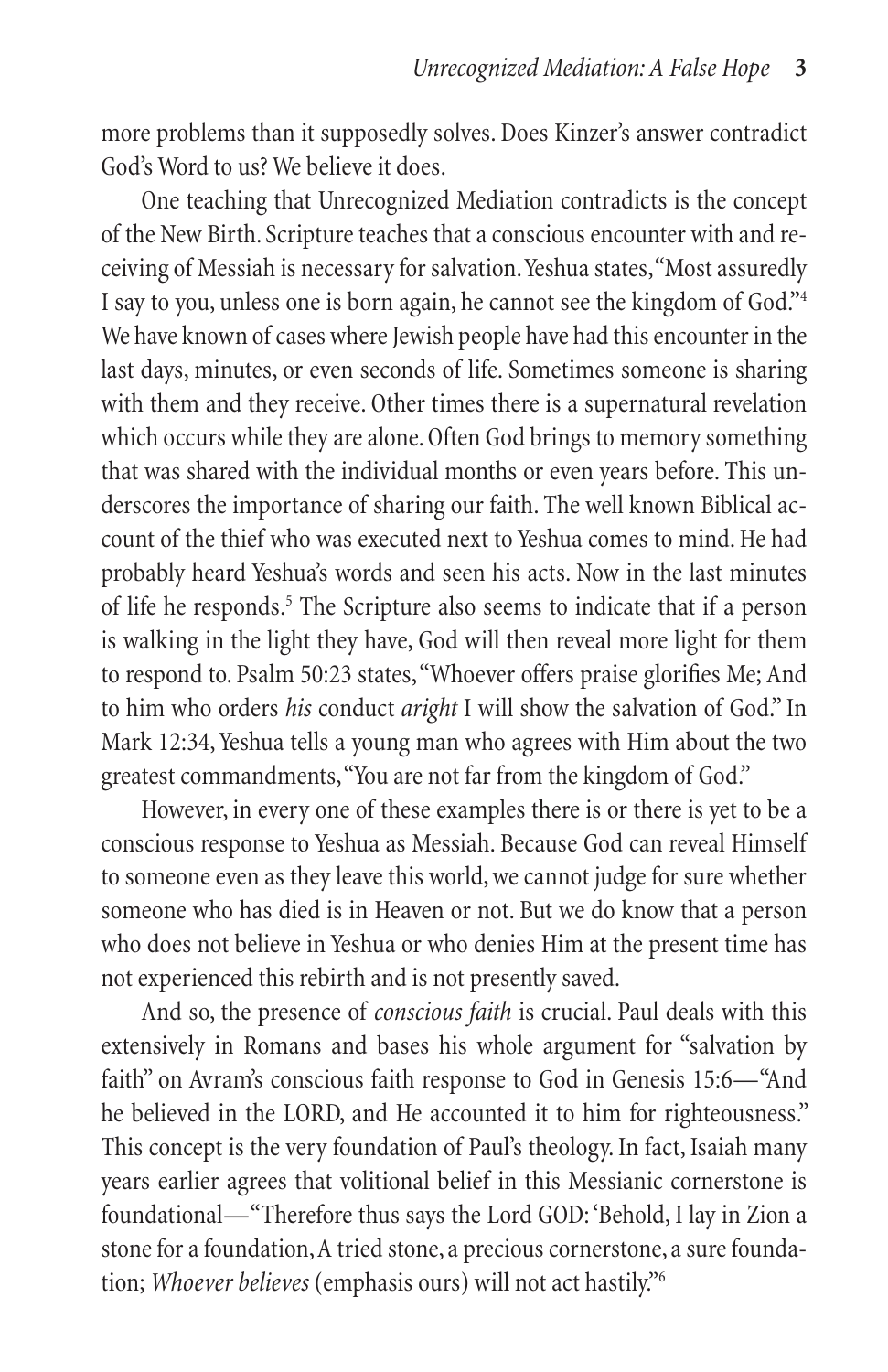# **Unrecognized Mediation Contradicts the Scriptural Need for the Indwelling of the Holy Spirit**

A corollary to this need for a rebirth is the necessity for the indwelling *Ruach HaKodesh*, or Holy Spirit. Again in Romans, Paul declares, "But you, you do not identify with your old nature but with the Spirit—provided the Spirit of God is living inside you, *for anyone who doesn't have the Spirit of*  the Messiah doesn't belong to Him (emphasis ours)."<sup>7</sup> A person who does not believe in Yeshua cannot have the Spirit of God dwelling in their spirit. Acknowledgement of Yeshua's reality and Lordship is directly connected with the presence of the indwelling Spirit. "Therefore, I want to make it clear to you that no one speaking by the Spirit of God ever says, 'Yeshua is cursed!' and no one can say, 'Yeshua is Lord,' except by the Ruach Hakodesh."8 These texts together make it clear that the presence of the Ruach Hakodesh in one's spirit is directly related to whether one is presently saved.

# **Belief in Yeshua and the Requirement of Personal Choice**

To clarify our Biblical position further, two basic concepts relate to our discussion. The first is the issue of believing in Yeshua for salvation, and the second is the matter of whether or not a personal choice is required.

First, the Bible shows a person cannot believe in God the Father without believing in His Son. These two beliefs go together. When we use the word believe, Biblical belief means intimate personal knowledge. It is not possible to separate the two as many non-messianic Jewish people would say, "We believe in God but not the Son." This is not possible.

In his writings, John makes this abundantly clear. In John 5:17 he says Yeshua and the Father are working until now, and the implication is they are working together. In chapter 5:22-23, he says all judgment has been given to the Son so all may honor the Son even as they honor the Father, and that those who do not honor the Son do not honor the Father Who sent Him. He continues this idea in 5:36-38 where he states that Yeshua came to do and accomplish the work God gave Him to do. He further states that the Father bears witness to Yeshua and that those who do not do the same have neither heard God's voice nor have Him abiding in them. This is because they do not believe in Yeshua whom God sent. In John 8:18, 19, he states that God bears witness to the Son; and those who do not acknowledge Him neither know Yeshua nor the Father, for if they knew Yeshua they would know the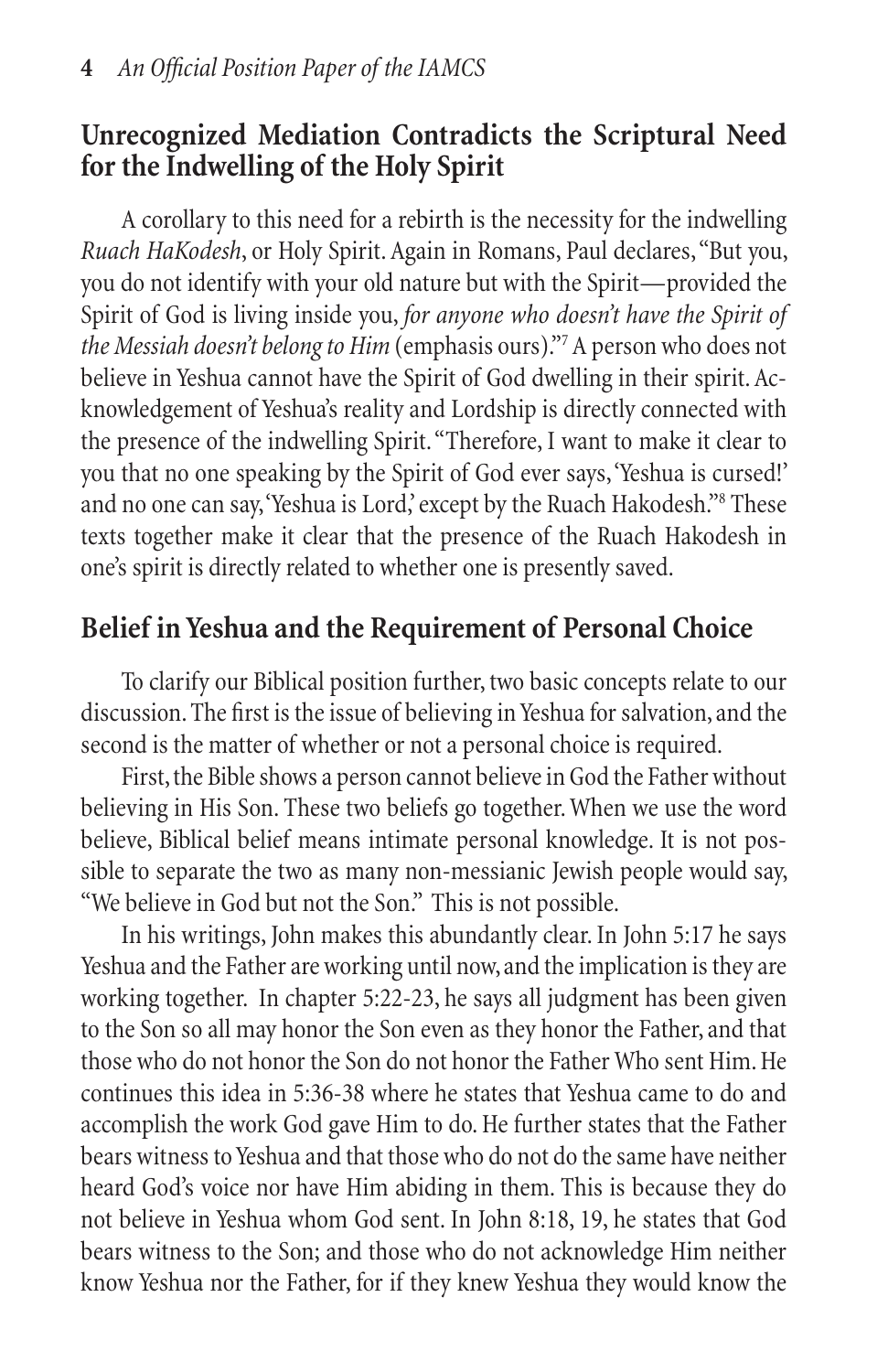Father also. Once more, these two beliefs go together and cannot be separated. John goes further and says in 5:42 that if God was a person's Father, that person would love Yeshua.

The second concept, that one can be saved and be going to heaven without a personal choice in Yeshua in this lifetime, is also foreign to biblical teaching. Both sides of this discussion agree that to believe in Yeshua will give eternal life. The Scriptures also make this clear. John 1:12 states that all who receive Yeshua are given the right to become children of God, even to those who believe in His name. Also the much quoted John 3:16 states: "For God so loved the world that He gave His only begotten Son, that whoever believes in Him should not perish but have everlasting life."

Indeed the Scriptures are filled with verses like these. But what about those who do not believe? Can they experience salvation and get to heaven? As much as we would like to say "yes" for many of our family and loved ones, the Scriptures do not give us that option. In John 6:28-29 the Jewish leaders posed a question to Yeshua. They asked Him what one must do to do the works of God. In reality they were asking what we need to do to please God, or what we must do to earn favor or merit with God, so that God will accept us into His presence now and in eternity. Yeshua answers this by saying the only work one can do to be saved and go to heaven is to believe on Himself whom God has sent. John says that this is God's commandment that we believe in His Son, Yeshua the Messiah (I John 3:23). In John 6:53, he states that in order to have life we must partake of Yeshua. In other words one must believe and receive Him as one's Messiah and Savior. 1 John 5:11-13 states:

"And this is the testimony: that God has given us eternal life, and this life is in His Son. He who has the Son has life; he who does not have the Son of God does not have life. These things I have written to you who believe in the name of the Son of God, that you may know that you have eternal life, and that you may *continue to* believe in the name of the Son of God." (Emphasis ours)

Two last sections in the book of John seem to answer our question fully. They tell us that those who do not believe in Yeshua in this life are lost in their sins, and sin is what condemns us and separates us from God (Isa. 59:1-2; Rom. 3:23) for all eternity. John also goes further to say that before we believe, we already stand judged and condemned because we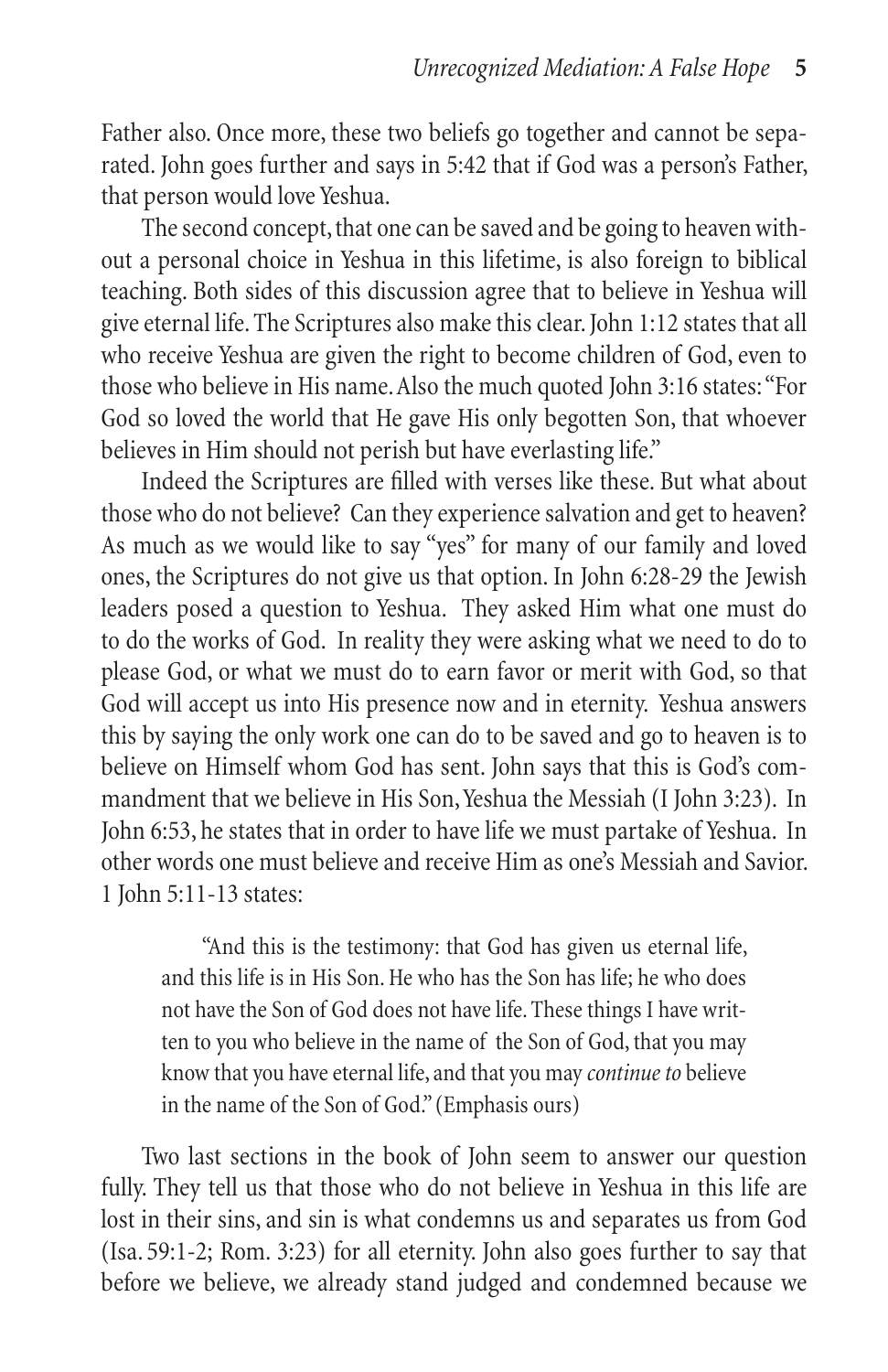have not believed in the Son of God. Not much has to be said about these passages. We will quote them and let them stand on their own.

 "Therefore I said to you that you will die in your sins; for if you do not believe that I am *He*, you will die in your sins." John 8:24

"For God did not send His Son into the world to condemn the world, but that the world through Him might be saved. He who believes in Him is not condemned; but he who does not believe is condemned already, because he has not believed in the name of the only begotten Son of God." John 3:17, 18

"He who believes in the Son has everlasting life; and he who does not believe the Son shall not see life, but the wrath of God abides on him." John 3:36

It should be mentioned that God can certainly hear the prayers of a person who does not yet have the rebirth and the indwelling Spirit. He can act on that person's behalf. Yeshua can mediate or intercede for that person's salvation and welfare before the throne of God and apart from their knowledge. In addition, as Mark Kinzer himself has pointed out in a recent e-mail, "whatever God does in the world...[Including] whenever God blesses Israel, He does so through Yeshua and in the Spirit". We would certainly agree with this. But that does not mean that a person can "enter into His presence through [an] unrecognized mediation<sup>"9</sup> and stand in the place of the spiritually redeemed. There is only one way to do that, and Paul declares it in Romans 5:1-2. "Therefore, having been justified by faith, we have peace with God through our Lord [Yeshua HaMashiach], through whom also we have access *by faith* into this grace in which we stand*,* and rejoice in hope of the glory of God." (Emphasis ours)

# **Dangers of the Unrecognized Mediation Concept**

So what dangers might accompany this concept of Unrecognized Mediation? For one thing, it gives us a false notion of spiritual safety concerning our brethren in the traditional Jewish community. According to this teaching, significant numbers of "good" Jews *may be* walking in such a way as to be under the protection of this Unrecognized Mediation. One possible consequence of this teaching is a lack of urgency in communicating the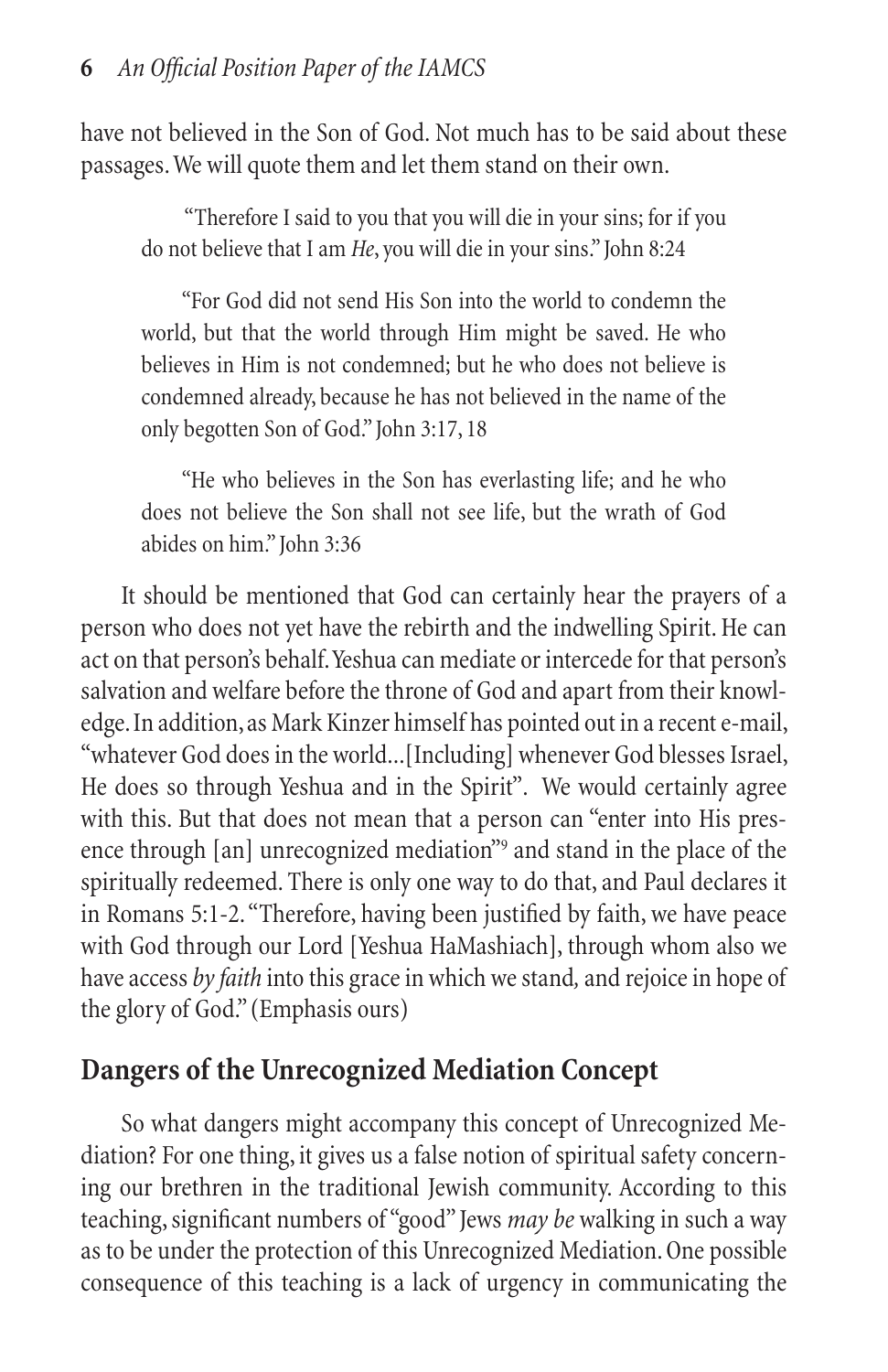Good News to them. Another consequence may be a certain prayerlessness for Jewish salvation. Paul's intercessory heart for this very result is expressed boldly in Romans 10:1. "Brethren, my heart's desire and prayer to God for Israel is that they may be saved." His prayer is based on the understanding that in their present state, non-Messianic Jews are indeed not in a spiritually safe place.

Finally, creating a theological concept that is not taught in Scripture, and is in fact *contrary* to the clear Biblical teaching of the importance of volitional faith, erodes the foundations of Messianic Jewish Theology. From passages in the Tanach like Isaiah 28:16 (quoted above) and 53:10 ("...When you make His soul an offering for sin") to passages in the New Covenant like Romans 10:9 ("...that if you confess with your mouth the Lord Yeshua and believe in your heart that God has raised Him from the dead, you will be saved."), the Biblical evidence for a conscious faith encounter as a key part of the individual's salvation experience is indeed foundational.

# **Endnotes**

- 1. Mark S. Kinzer, *Post-Missionary Messianic Judaism; Redefining Christian Engagement with the Jewish People* (Brazos Press, 2005), 223
- 2. Ibid., 225
- 3. Mark S. Kinzer, *Havurah Newsletter 6:3* (Jews For Jesus, Fall 2003)
- 4. John 3:3
- 5. Luke 23:39-43
- 6. Isaiah 28:16
- 7. David Stern, *The Complete Jewish Bible* (Jewish New Testament Publications, inc.,1998), Romans 8:9
- 8. Ibid., 1 Corinthians 12:3
- 9. Kinzer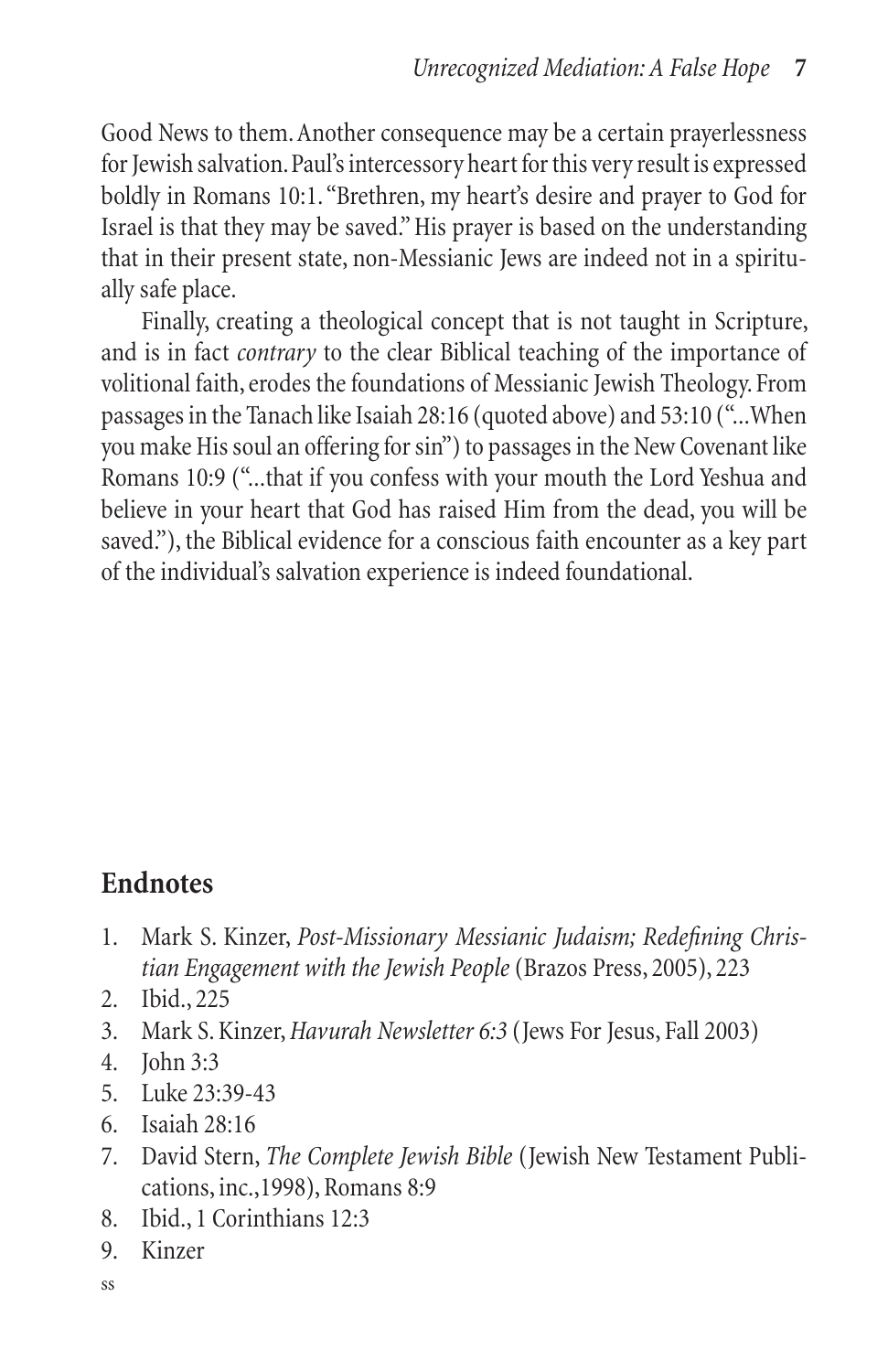# **IAMCS / MJAA Statement of Faith**

#### **WE BELIEVE:**

- That the **BIBLE**, consisting of the Tenach (Holy Scriptures) and the later writings commonly known as the B'rit Hadasha (New Covenant), is the only infallible and authoritative word of God. We recognize its divine inspiration, and accept its teachings as our final authority in all matters of faith and practice (Deut. 6:4-9; Prov. 3:1-6; Ps. 119:89, 105; Isa. 48:12-16; Rom. 8:14- 17; II Tim. 2:15, 3:16-17). **I.**
- **GOD** We believe that the Shema, "Hear O Israel, the Lord our God, the Lord is one" (Deut. 6:4), teaches that God is Echad, as so declared: a united one, a composite unity, eternally existent in plural oneness [Gen. 1:1 (Elohim: God); Gen. 1:26 "Let us make man in our image"; Gen. 2:24 Adam & Eve were created to be as one flesh (basar echad)], that He is a personal God who created us ( Gen. 1 & 2), and that He exists forever in three persons: Father, Son, and Holy Spirit, as mentioned in Romans 8:14-17 (Father, Spirit, and Messiah - Son) and Matt. 28:18-20 (immersing in the name of the Father, Son, and Holy Spirit). **II.**
	- **GOD THE FATHER** (Abba) John 6:27b; I Cor 1:3; Gal. 1:1; Rev. 3:5, 21; Jer. 3:4, 19; 31:9; Mal. 1:6; Matt. 6:9, 32; Luke 10:21-22; John 1:14; 4:23; 5:17-26; 6:28-46; Rom. 8:14-15. **A.**
	- **GOD THE SON** (HaBen) **B.**
		- God does have a Son [Ps. 2; Prov. 30:4-6 (cf. Heb. 1); Luke 12:35-37; John 1:29-34, 49; 3:14-18]. 1.
		- The Son, called Yeshua (Jesus), meaning salvation, came to this world born of a virgin [Isa. 7:14 (cf. Luke 1:30-35)]. 2.
		- The Son is God (Deity), and is worshipped as God, having existed eternally [Ps. 110:1 (cf. Heb. 1:13); Isa. 9:6-7; Matt. 28:18-20; Phil. 2:5-11; Col. 1:15-19; Rev. 3:21 (Heb. 1 - worshipped by angels); Rev. 4:8, 5:5-14]. 3.
		- This One is the promised Mashiach (Messiah) of Israel [ Is. 9:6-7; 11:1; Dan. 9 (esp. verses 20-26); Isa. 53; John 1:17, 40-41, 45, 49; Mark 8:29]. 4.
		- He is the root and offspring of David, the bright and morning star (Num. 24:17; Rev. 22:16). 5.
		- He is our Passover, the Lamb of God ( I Cor. 5:7; Rev. 5; John 1:29). 6.

#### **GOD THE HOLY SPIRIT** (Ruach HaKodesh) **C.**

- Introduced in Gen. 1:2b. 1.
- In the Tenach, the Spirit of God came upon individuals during the times of our forefathers, like Moses, David (see II Sam. 23:1-3), and the Prophets, for the specific purposes. 2.
- In the New Covenant, the Messiah, Yeshua, promised His disciples that "the Comforter" would come to them after He was gone, described as the Spirit of Truth (John 14:17, 26), who was with them and would be in them. Yeshua further declared that the Spirit of Truth, would guide us into all truth and would glorify Him - the Messiah - not Himself (John 16:13-15). He empowers us (Acts 1:8). He seals us [Eph. 1:13; 4:30 (see NIV and Jewish New Testatment versions)]. If we have not the Spirit, we are not His (Rom. 8:9). He leads us and teaches us (Rom. 8:14-17). His indwelling enables us to live a godly life. Acts 2:38 says, "Repent, be immersed, and receive the Holy Spirit." 3.

#### **MAN III.**

- Created in the image of God (Gen. 1:26-27), but: A.
- through disobedience, man fell from his first state and became separated from God (Gen. 2:17; 3:22-24). Therefore, according to the Scriptures, all men are born with a sinful nature (Ps. 14:1-3; 49:7; 53:13; Isa. 64:6; Rom. 3:9-12, 23; 5:12). B.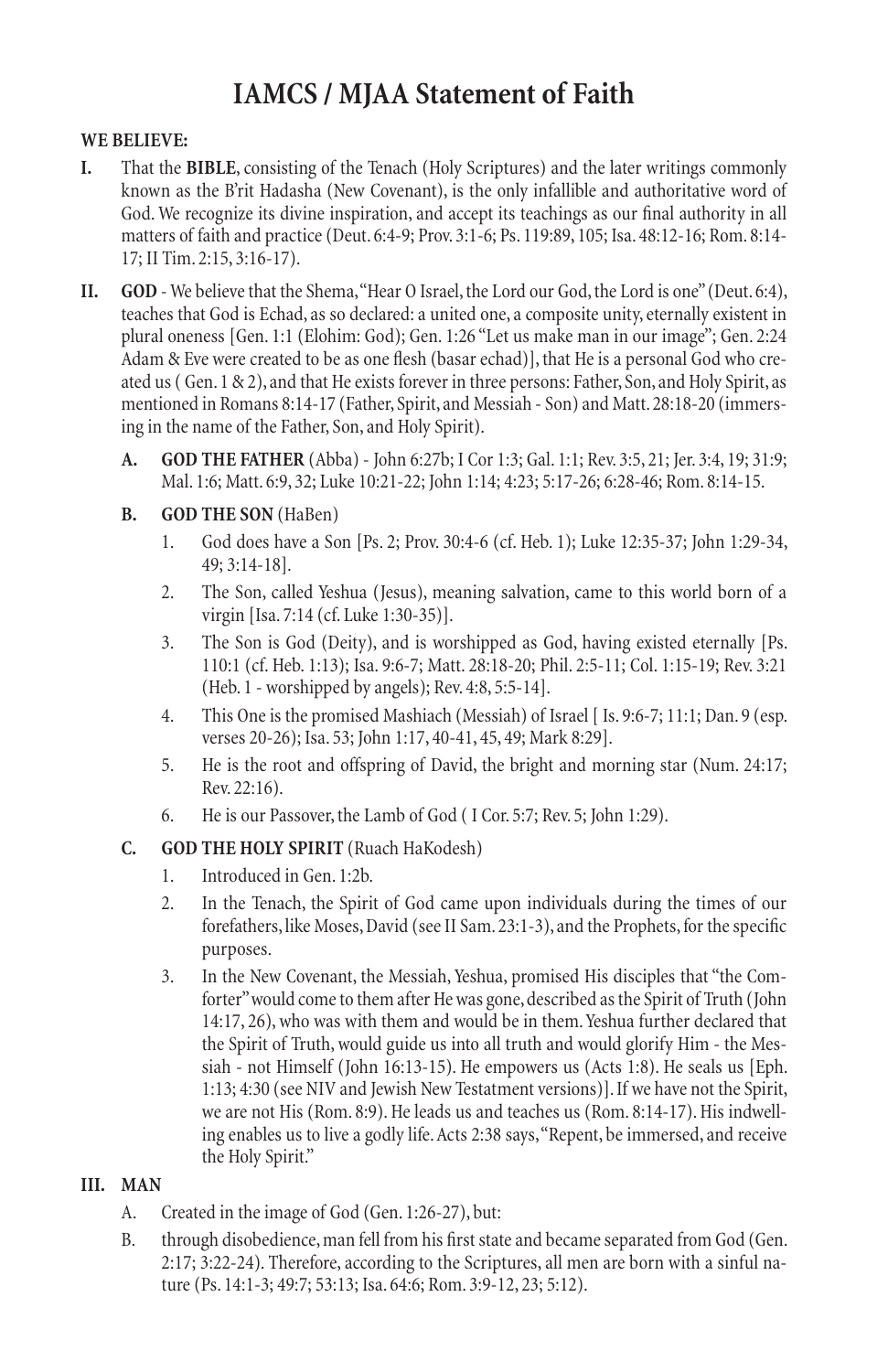Man's only hope for redemption (salvation) is through the atonement made by the Messiah (Lev. 17:11; Isa. 53; Dan. 9:24-26; I Cor. 15:22; Heb. 9:11-14, 28; John 1:12, 3:36), resulting in regeneration by the Holy Spirit (Tit. 3:5), which is the new birth (John 3:3-8). For by grace we are saved through faith, it is a gift of God (Eph. 2:8-9). C.

#### **RESURRECTION AND JUDGMENT IV.**

We believe in the resurrection of both the redeemed and the lost: the former to everlasting life and the latter to eternal separation from God, a state of everlasting punishment (Job 14:14; 19:25-27; Dan. 12:2-3; John 3:36; 11:25-26; Rev. 20:5-6, 10-15; 21:7-8).

#### **THE MESSIAH** - The Redeemer. **V.**

The Scriptures promised two "comings" of the Messiah:

- First coming A.
	- Promised in Dan. 9:24-26. 1.
	- Its purpose was to make an atonement for sin (Dan. 9:24-26; Isa. 53; Rom. 3:21-31; Heb. 9-10; John 3:16-17). 2.
- Second coming B.
	- Promised coming in the air to receive the believers to Himself (I Thess. 4:13-18; John 14:1-6; I Cor. 15:51-57). 1.
	- Messiah's return to the earth. 2.
		- The Redeemer shall come to Zion (Isa. 59:20-21; Zech. 14:4). a.
		- Israel's spiritual redemption (Zech. 12:8-13:1; Rom. 11:25-27; Heb. 9:28; Jer. 31:31-40; the New Covenant). b.
		- Israel's national restoration is to recover the remnant of His people Israel from the four corners of the earth, and restore the Davidic Kingdom (Isa. 11 - to reestablish the throne and kingdom of David, which will last forever) [Isa. 9:6-7 (cf. Luke 1:30-33); Jer. 23:3-8]. c.

#### **ISRAEL IN PROPHECY VI.**

We believe in God's end-time plan for the nation of Israel and for the world. A central part of Messianic Judaism is the belief in the physical and spiritual restoration of Israel, as taught in the Scriptures. The greatest miracle of our day has been the re-establishment or rebirth of the State of Israel according to prophecy (Ezek. 34:11-31; 36-39; Hos. 3; Amos 9:11-15; Zech. 12-14; Isa. 11; 43; 54; 60-62; 66; Rom. 11:1-34) (see also Scriptures under V. THE MESSIAH).

#### **MESSIANIC JUDAISM VII.**

- We recognize that Jewish people (physical descendants of Abraham through Isaac and Jacob, whether through the mother's or the father's blood-line) who place their faith in Israel's Messiah, Yeshua, continue to be Jewish according to the Scriptures (Rom. 2:28- 29). Gentiles who place their faith in Yeshua, are "grafted into" the Jewish olive tree of faith (Rom. 11:17-25) becoming spiritual sons and daughters of Abraham (Gal. 3:28-29). A.
- We observe and celebrate the Jewish Holy Days given by God to Israel, with their fulfillment in and through the Messiah Yeshua. We believe that true "Biblical Judaism," the faith of first century believers, which we seek to practice, acknowledges the continuity of faith in the one true God, revealed throughout the Scriptures, and ultimately manifested in God's Son, Yeshua the Messiah. We believe that salvation has always been "by faith," and that works of law, or righteous acts, have never saved anyone (Gen. 15:6; Rom. 2-6; Eph. 2:8-9; Heb. 11:6, 39). B.
- We acknowledge that the New Covenant body of believers is composed of both Jews and Gentiles who have received Yeshua the Messiah as the Promised Redeemer. The "middle wall of partition" has been broken down and now we worship the God of Israel together (I Cor. 12:13; Eph. 2:13-14). C.